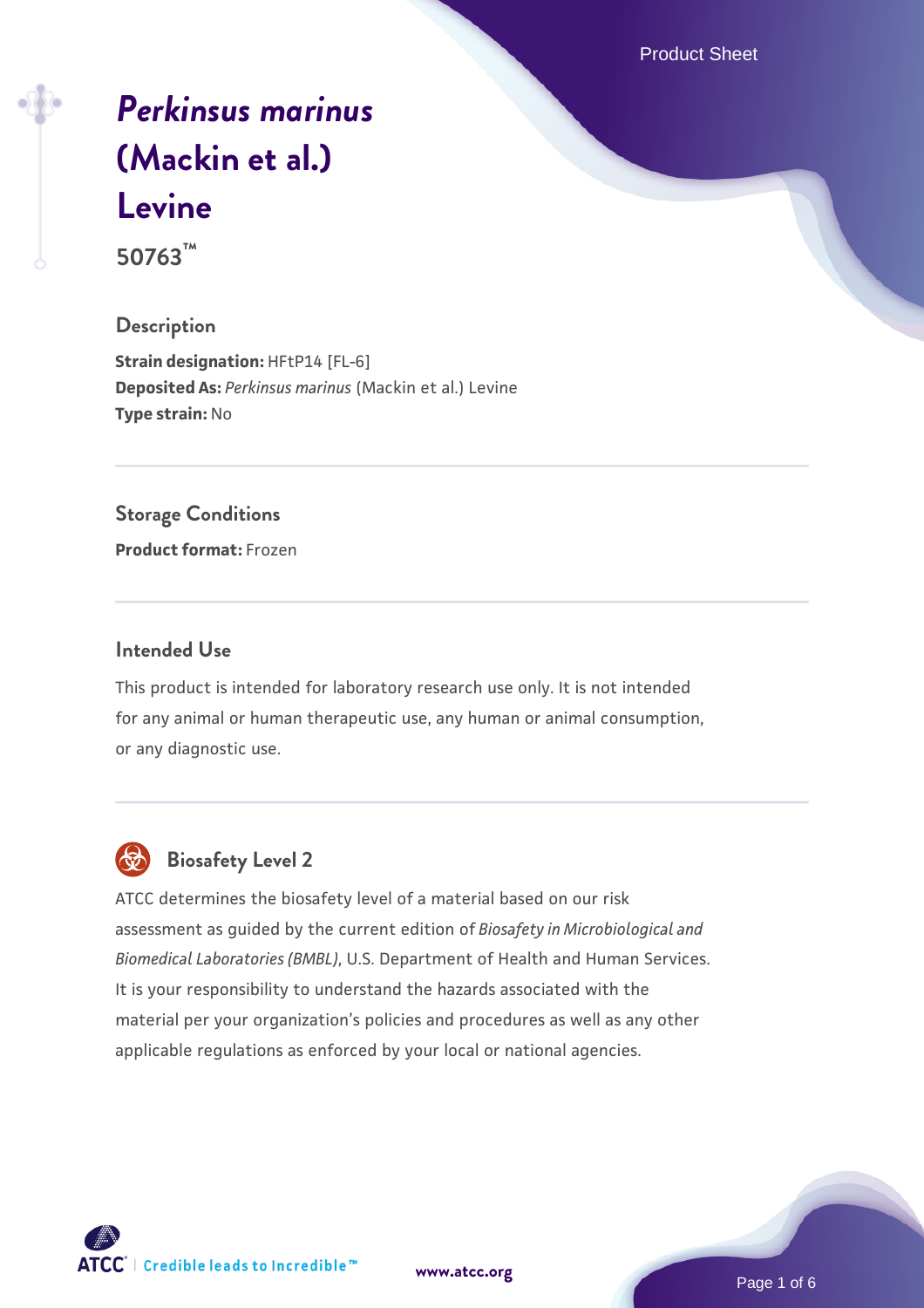# **[Perkinsus marinus](https://www.atcc.org/products/50763) [\(Mackin et al.\) Levine](https://www.atcc.org/products/50763)** Product Sheet **50763**

ATCC highly recommends that appropriate personal protective equipment is always used when handling vials. For cultures that require storage in liquid nitrogen, it is important to note that some vials may leak when submersed in liquid nitrogen and will slowly fill with liquid nitrogen. Upon thawing, the conversion of the liquid nitrogen back to its gas phase may result in the vial exploding or blowing off its cap with dangerous force creating flying debris. Unless necessary, ATCC recommends that these cultures be stored in the vapor phase of liquid nitrogen rather than submersed in liquid nitrogen.

# **Certificate of Analysis**

For batch-specific test results, refer to the applicable certificate of analysis that can be found at www.atcc.org.

# **Growth Conditions**

**Medium:**  [ATCC Medium 1886: Perkinsus broth medium](https://www.atcc.org/-/media/product-assets/documents/microbial-media-formulations/atcc-medium-1886.pdf?rev=3f191fd8ade443aca9e8e4826432baa3) **Instructions for complete medium:** ATCC Medium 1886 **Temperature:** 25°C **Culture system:** Axenic

# **Handling Procedures**

# **Culture maintenance:**

1. Vigorously agitate a culture at or near peak density and aseptically transfer a 0.1 ml aliquot to a T-25 tissue culture flask containing 10 ml of fresh complete medium.



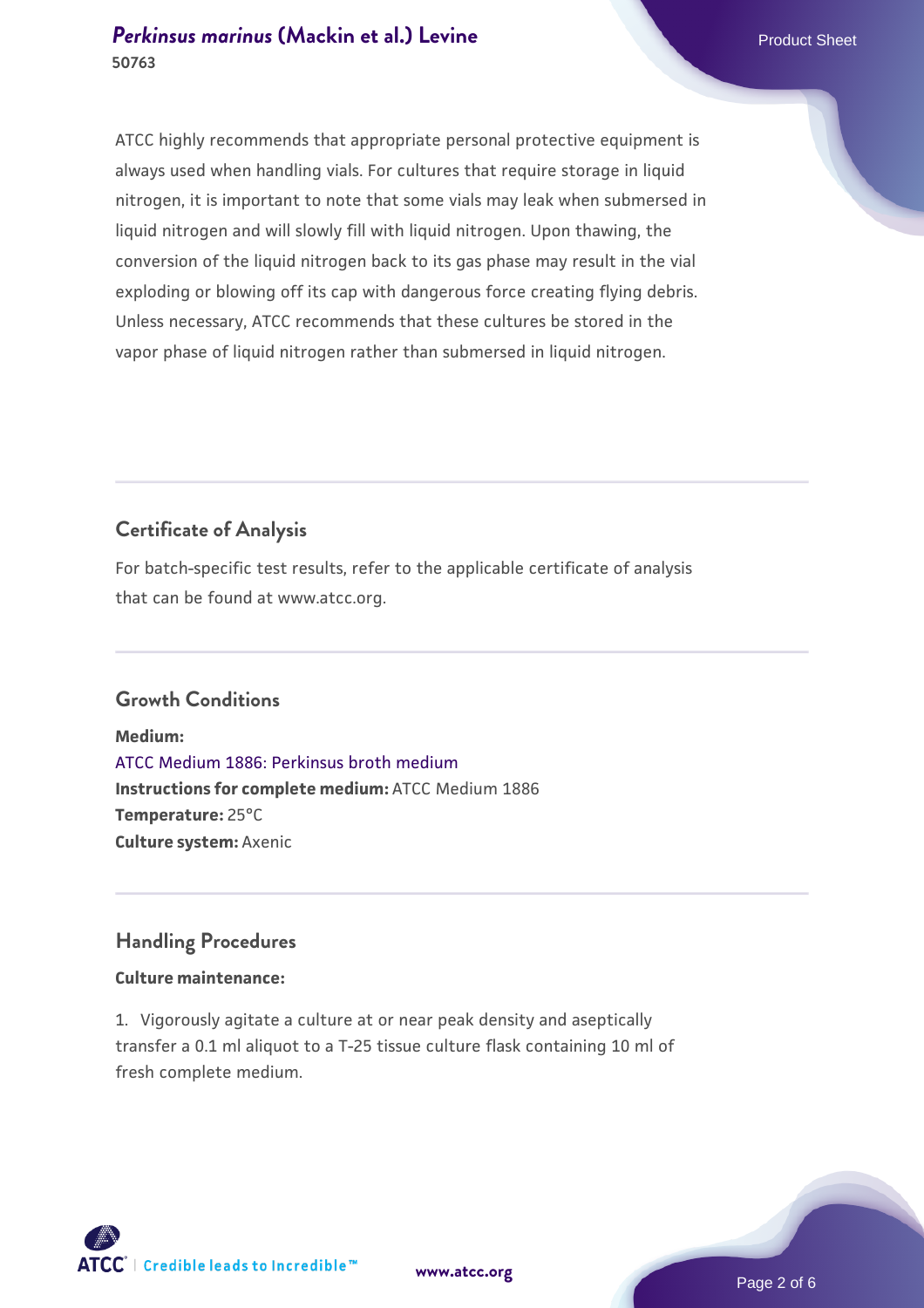#### **[Perkinsus marinus](https://www.atcc.org/products/50763) [\(Mackin et al.\) Levine](https://www.atcc.org/products/50763)** Product Sheet **50763**

2. Screw cap on tightly and incubate at 25°C.

3. Subculture every 10-14d.

#### **Cryopreservation:**

1. Harvest cells from several cultures which are in logarithmic to late stationary phase of growth. Vigorously agitate to suspend the cells.

2. Aseptically transfer the cell suspension to 15 ml plastic centrifuge tubes.

3. Centrifuge at 200 x g for 5 min.

4. While cells are centrifuging, prepare a 20% solution of DMSO in ATCC Medium 1886.

5. Remove the supernatant and pool the cell pellets into a final volume of 4.5 ml.

6. Combine the cell suspension with an equal volume of 20% DMSO cryoprotectant solution (prepared in step 4) to yield a final concentration of 10% DMSO.

7. Dispense in 0.5 ml aliquots to 1.0-2.0 ml Nunc vials (special plastic vials for cryopreservation).

8. Place the vials in a controlled rate freezing unit. From room temperature cool at -1°C/min to -40°C. At -40°C, plunge ampules into liquid nitrogen.

9. Store ampules in a liquid nitrogen refrigerator until needed.

10. To establish a culture from the frozen state, place a frozen ampule in a 35°C water bath just enough to cover the frozen material. Allow the ampule to thaw completely (2-3 min).

11. Immediately after thawing, aseptically remove the contents and transfer to a T-25 tissue culture flask containing 10 ml of fresh ATCC medium 1886.

12.Screw the cap on tightly and incubate at 25°C. Observe the culture daily. Transfer the culture when many trophozoites are observed.

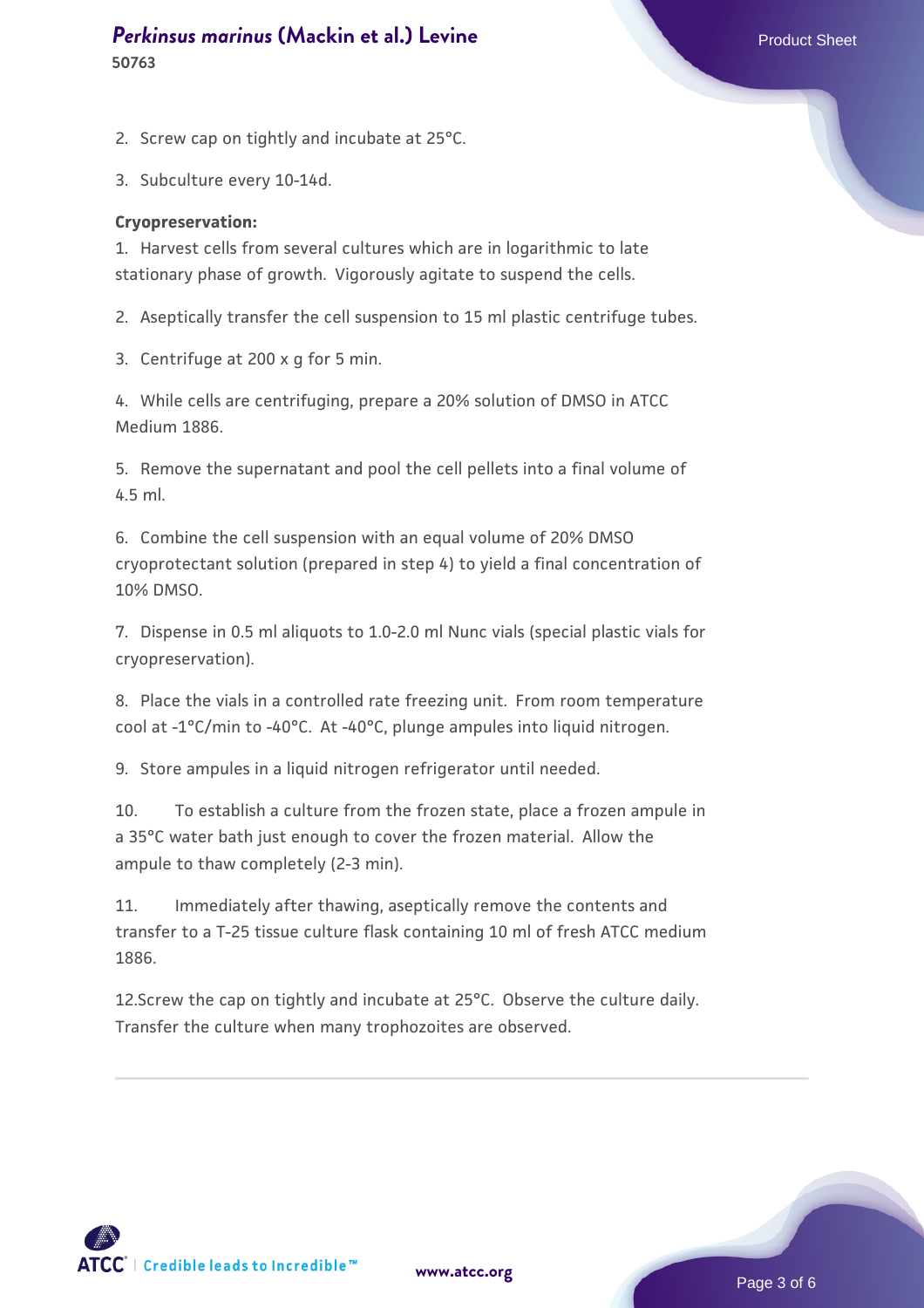#### **Notes**

Additional information on this culture is available on the ATCC web site at www.atcc.org.

While every effort is made to insure authenticity and reliability of strains on deposit, ATCC is not liable for damages arising from the misidentification or misrepresentation of cultures.

ATCC recommends that individuals contemplating commercial use of any culture first contact the originating investigator to negotiate an agreement. Third party distribution of this culture is discouraged, since this practice has resulted in the unintentional spreading of contaminated cultures.

# **Material Citation**

If use of this material results in a scientific publication, please cite the material in the following manner: *Perkinsus marinus* (Mackin et al.) Levine (ATCC 50763)

# **References**

References and other information relating to this material are available at www.atcc.org.

# **Warranty**

The product is provided 'AS IS' and the viability of ATCC® products is warranted for 30 days from the date of shipment, provided that the customer has stored and handled the product according to the information included on the product information sheet, website, and Certificate of Analysis. For living cultures, ATCC lists the media formulation and reagents

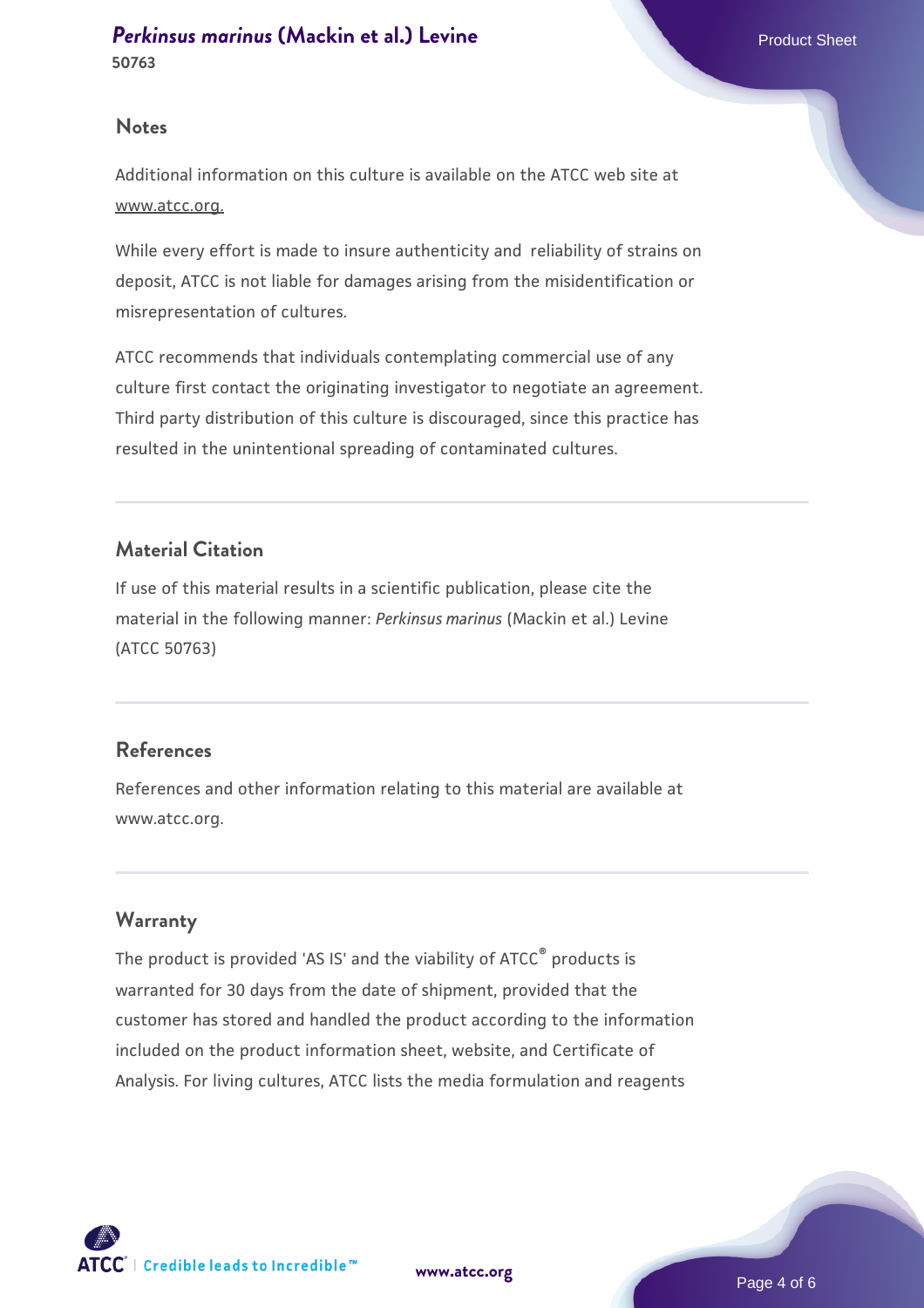# **[Perkinsus marinus](https://www.atcc.org/products/50763) [\(Mackin et al.\) Levine](https://www.atcc.org/products/50763)** Product Sheet **50763**

that have been found to be effective for the product. While other unspecified media and reagents may also produce satisfactory results, a change in the ATCC and/or depositor-recommended protocols may affect the recovery, growth, and/or function of the product. If an alternative medium formulation or reagent is used, the ATCC warranty for viability is no longer valid. Except as expressly set forth herein, no other warranties of any kind are provided, express or implied, including, but not limited to, any implied warranties of merchantability, fitness for a particular purpose, manufacture according to cGMP standards, typicality, safety, accuracy, and/or noninfringement.

# **Disclaimers**

This product is intended for laboratory research use only. It is not intended for any animal or human therapeutic use, any human or animal consumption, or any diagnostic use. Any proposed commercial use is prohibited without a license from ATCC.

While ATCC uses reasonable efforts to include accurate and up-to-date information on this product sheet, ATCC makes no warranties or representations as to its accuracy. Citations from scientific literature and patents are provided for informational purposes only. ATCC does not warrant that such information has been confirmed to be accurate or complete and the customer bears the sole responsibility of confirming the accuracy and completeness of any such information.

This product is sent on the condition that the customer is responsible for and assumes all risk and responsibility in connection with the receipt, handling, storage, disposal, and use of the ATCC product including without limitation taking all appropriate safety and handling precautions to minimize health or environmental risk. As a condition of receiving the material, the customer agrees that any activity undertaken with the ATCC product and any progeny or modifications will be conducted in compliance with all applicable laws, regulations, and guidelines. This product is provided 'AS IS' with no representations or warranties whatsoever except as expressly set forth



**[www.atcc.org](http://www.atcc.org)**

Page 5 of 6